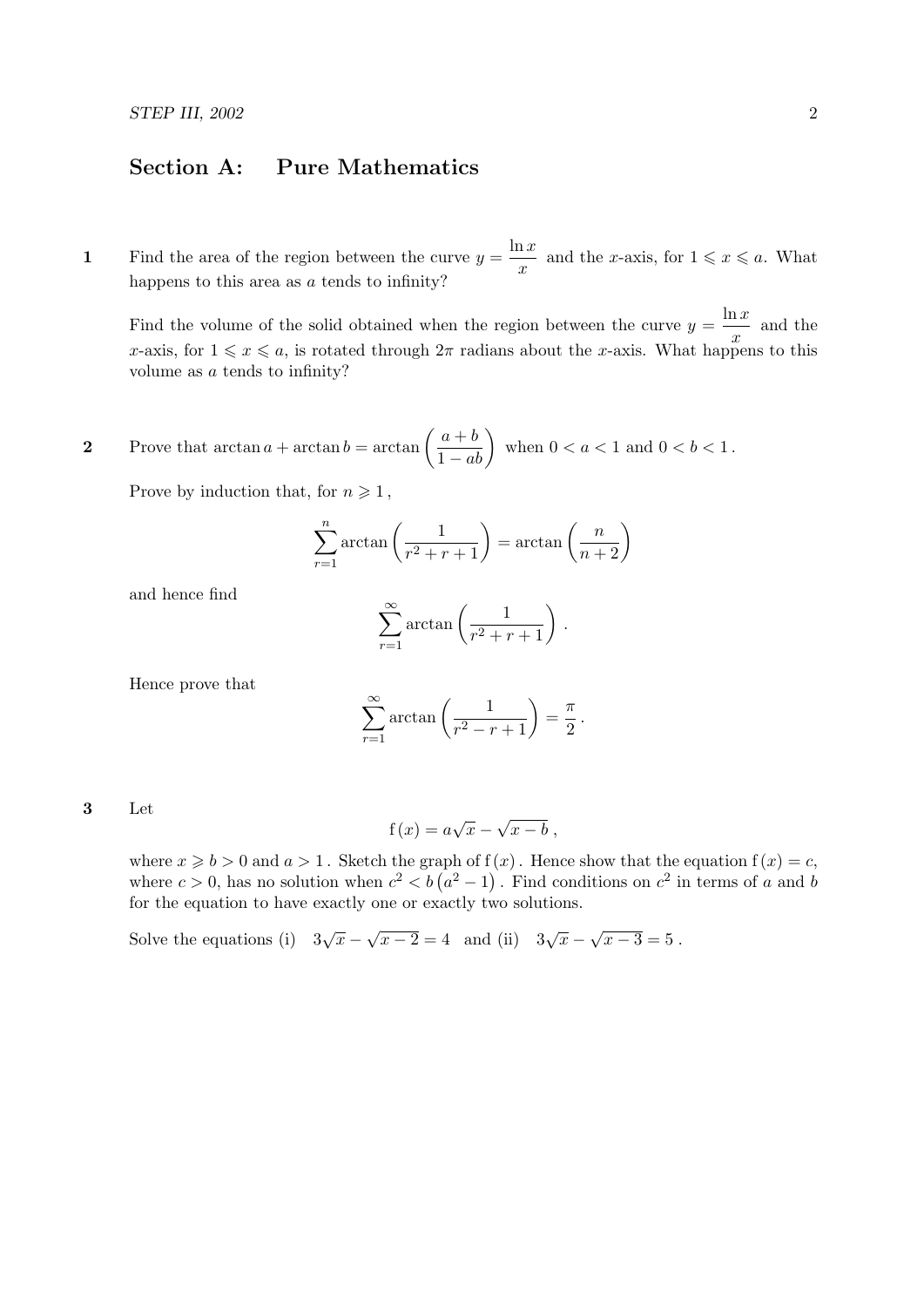4 Show that if x and y are positive and  $x^3 + x^2 = y^3 - y^2$  then  $x < y$ .

Show further that if  $0 < x \leq y - 1$ , then  $x^3 + x^2 < y^3 - y^2$ .

Prove that there does not exist a pair of positive integers such that the difference of their cubes is equal to the sum of their squares.

Find all the pairs of integers such that the difference of their cubes is equal to the sum of their squares.

5 Give a condition that must be satisfied by  $p$ ,  $q$  and  $r$  for it to be possible to write the quadratic polynomial  $px^2 + qx + r$  in the form  $p(x+h)^2$ , for some h.

Obtain an equation, which you need not simplify, that must be satisfied by  $t$  if it is possible to write

$$
(x^{2} + \frac{1}{2}bx + t)^{2} - (x^{4} + bx^{3} + cx^{2} + dx + e)
$$

in the form  $k(x+h)^2$ , for some k and h.

Hence, or otherwise, write  $x^4 + 6x^3 + 9x^2 - 2x - 7$  as a product of two quadratic factors.

6 Find all the solution curves of the differential equation

$$
y^4 \left(\frac{\mathrm{d}y}{\mathrm{d}x}\right)^4 = \left(y^2 - 1\right)^2
$$

that pass through either of the points

(i) 
$$
\left(0, \frac{\sqrt{3}}{2}\right)
$$
,

(ii) 0,  $\sqrt{5}$  $\frac{\sqrt{5}}{2}$ .

Show also that  $y = 1$  and  $y = -1$  are solutions of the differential equation. Sketch all these solution curves on a single set of axes.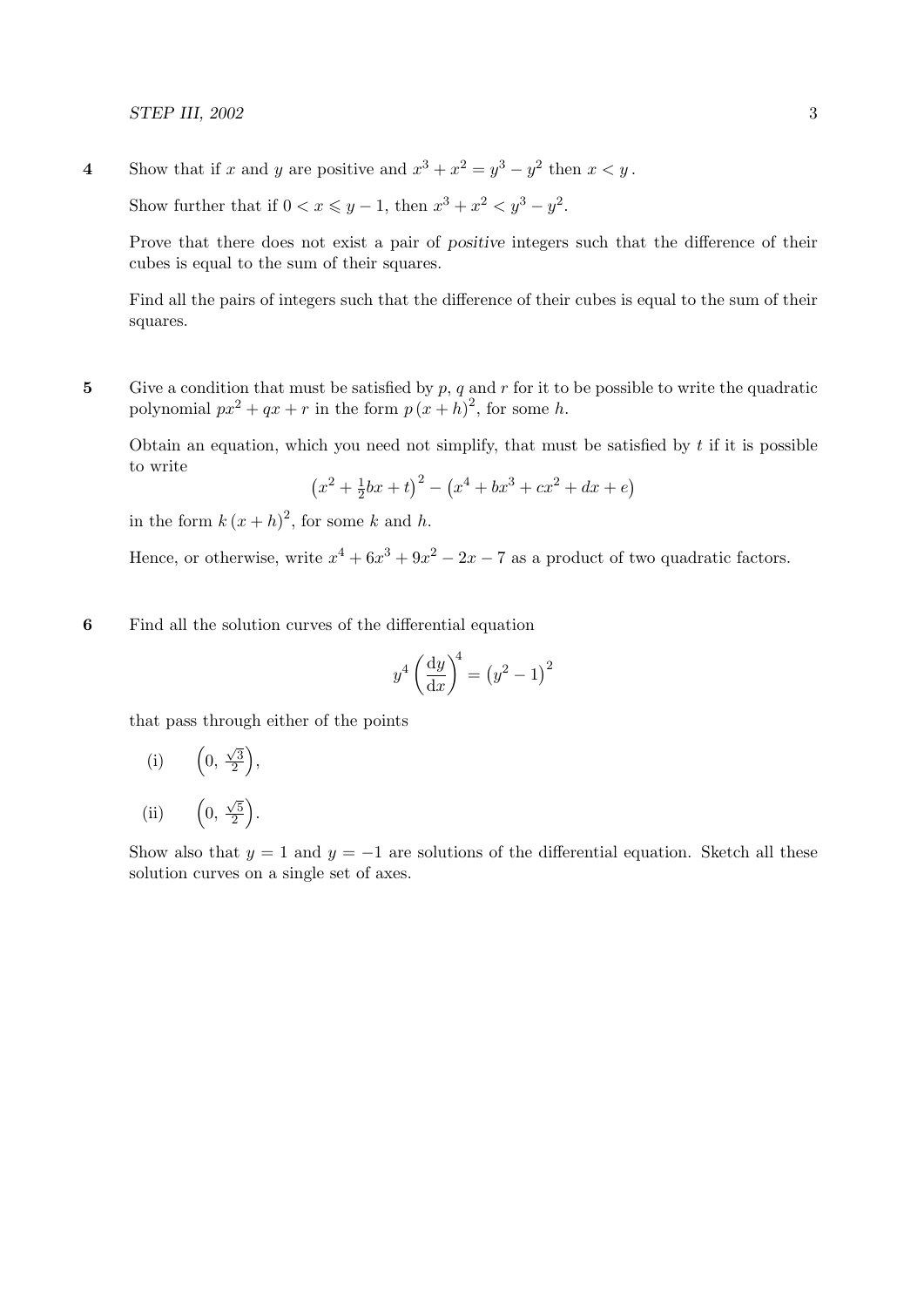7 Given that  $\alpha$  and  $\beta$  are acute angles, show that  $\alpha + \beta = \pi/2$  if and only if  $\cos^2 \alpha + \cos^2 \beta = 1$ . In the x-y plane, the point A has coordinates  $(0, s)$  and the point C has coordinates  $(s, 0)$ ,

where  $s > 0$ . The point B lies in the first quadrant  $(x > 0, y > 0)$ . The lengths of AB, OB and  $CB$  are respectively  $a, b$  and  $c$ .

Show that

$$
(s2 + b2 - a2)2 + (s2 + b2 - c2)2 = 4s2b2
$$

and hence that

$$
(2s2 - a2 - c2)2 + (2b2 - a2 - c2)2 = 4a2c2.
$$

Deduce that

$$
(a-c)^2 \le 2b^2 \le (a+c)^2 \; .
$$

8 Four complex numbers  $u_1, u_2, u_3$  and  $u_4$  have unit modulus, and arguments  $\theta_1, \theta_2, \theta_3$  and  $\theta_4$ , respectively, with  $-\pi < \theta_1 < \theta_2 < \theta_3 < \theta_4 < \pi$ .

Show that

$$
\arg(u_1 - u_2) = \frac{1}{2} (\theta_1 + \theta_2 - \pi) + 2n\pi
$$

where  $n = 0$  or 1. Deduce that

$$
arg ((u_1 - u_2) (u_4 - u_3)) = arg ((u_1 - u_4) (u_3 - u_2)) + 2n\pi
$$

for some integer n.

Prove that

$$
|(u_1-u_2)(u_4-u_3)|+|(u_1-u_4)(u_3-u_2)|=|(u_1-u_3)(u_4-u_2)|.
$$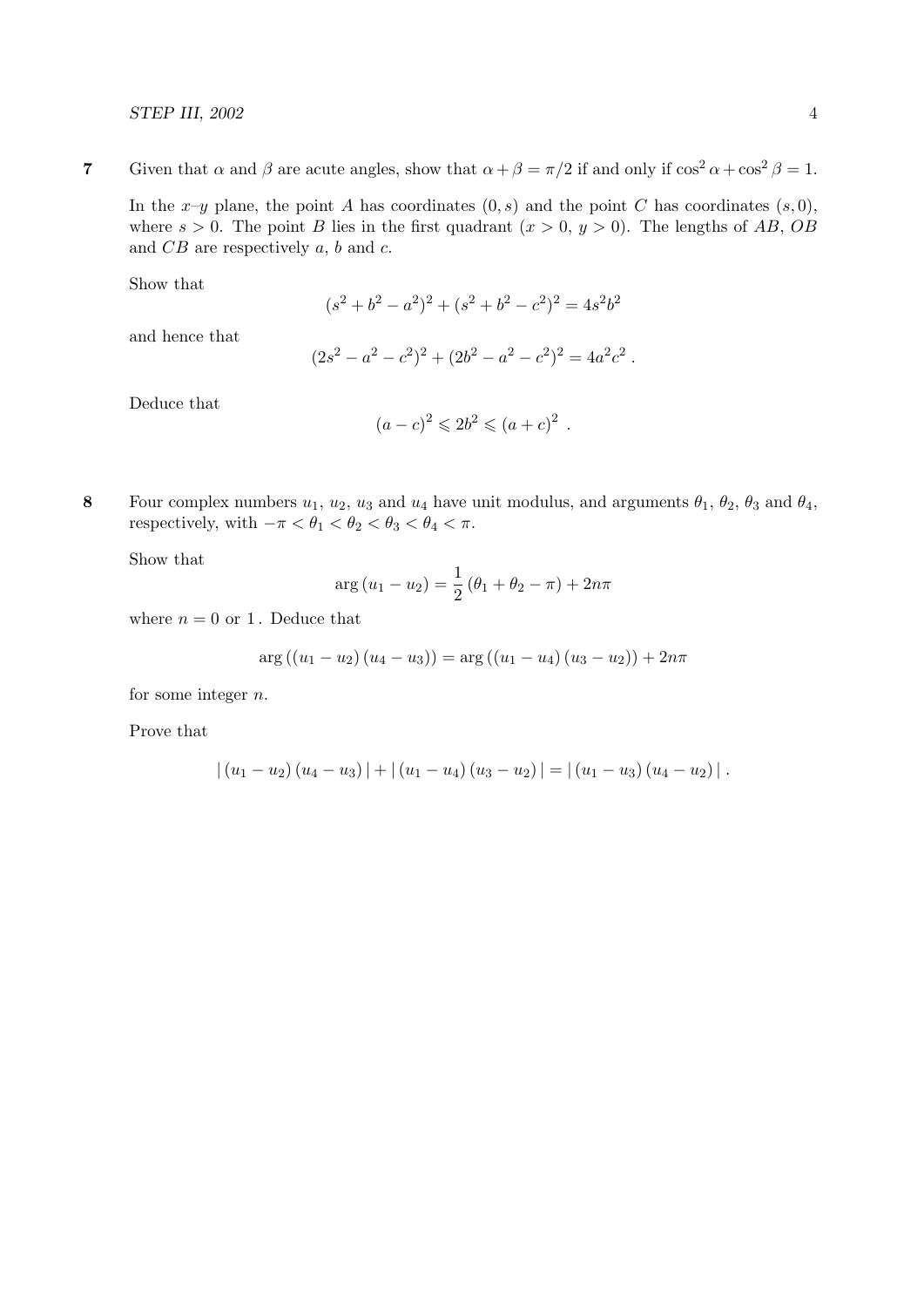## Section B: Mechanics

9 A tall container made of light material of negligible thickness has the form of a prism, with a square base of area  $a^2$ . It contains a volume  $ka^3$  of fluid of uniform density. The container is held so that it stands on a rough plane, which is inclined at angle  $\theta$  to the horizontal, with two of the edges of the base of the container horizontal. In the case  $k > \frac{1}{2} \tan \theta$ , show that the centre of mass of the fluid is at a distance x from the lower side of the container and at a distance  $y$  from the base of the container, where

$$
\frac{x}{a} = \frac{1}{2} - \frac{\tan \theta}{12k} , \qquad \frac{y}{a} = \frac{k}{2} + \frac{\tan^2 \theta}{24k} .
$$

Determine the corresponding coordinates in the case  $k < \frac{1}{2} \tan \theta$ .

The container is now released. Given that  $k < \frac{1}{2}$ , show that the container will topple if  $\theta > 45^\circ$ .

10 A light hollow cylinder of radius a can rotate freely about its axis of symmetry, which is fixed and horizontal. A particle of mass  $m$  is fixed to the cylinder, and a second particle, also of mass  $m$ , moves on the rough inside surface of the cylinder. Initially, the cylinder is at rest, with the fixed particle on the same horizontal level as its axis and the second particle at rest vertically below this axis. The system is then released. Show that, if  $\theta$  is the angle through which the cylinder has rotated, then

$$
\ddot{\theta} = \frac{g}{2a} (\cos \theta - \sin \theta) ,
$$

provided that the second particle does not slip.

Given that the coefficient of friction is  $\frac{3+\sqrt{3}}{6}$  $\frac{6}{6}$ , show that the second particle starts to slip when the cylinder has rotated through  $60^{\circ}$ .

11 A particle moves on a smooth triangular horizontal surface  $AOB$  with angle  $AOB = 30°$ . The surface is bounded by two vertical walls  $OA$  and  $OB$  and the coefficient of restitution between the particle and the walls is  $e$ , where  $e < 1$ . The particle, which is initially at point P on the surface and moving with velocity  $u_1$ , strikes the wall *OA* at  $M_1$ , with angle  $PM_1A = \theta$ , and rebounds, with velocity  $v_1$ , to strike the wall OB at  $N_1$ , with angle  $M_1N_1B = \theta$ . Find e and  $\tilde{v}_1$  $\frac{v_1}{u_1}$  in terms of  $\theta$ .

The motion continues, with the particle striking side  $OA$  at  $M_2, M_3, \ldots$  and striking side  $OB$ at  $N_2, N_3, \ldots$  Show that, if  $\theta < 60^{\circ}$ , the particle reaches O in a finite time.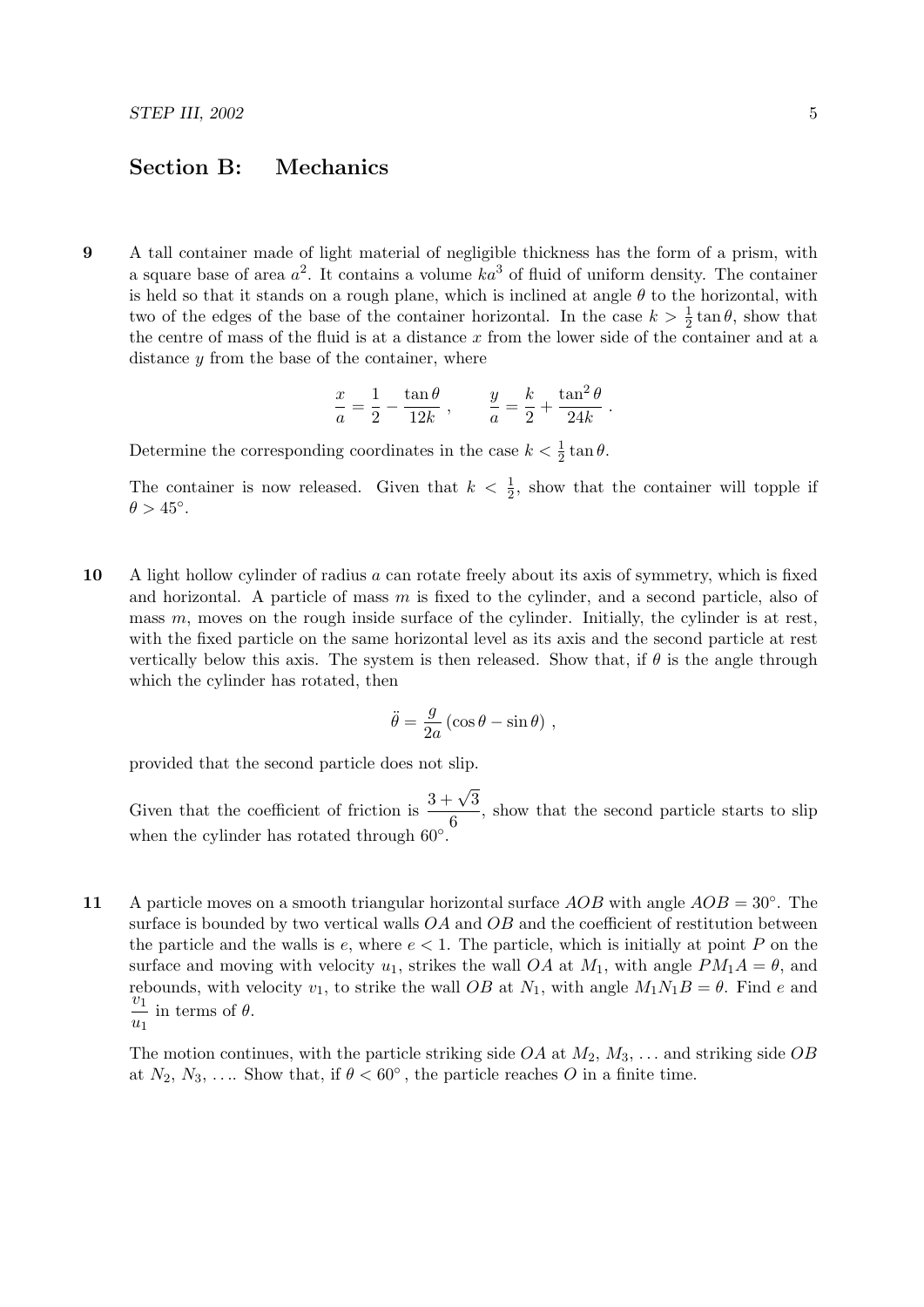## Section C: Probability and Statistics

12 In a game, a player tosses a biased coin repeatedly until two successive tails occur, when the game terminates. For each head which occurs the player wins £1. If  $E$  is the expected number of tosses of the coin in the course of a game, and  $p$  is the probability of a head, explain why

$$
E = p(1 + E) + (1 - p) p(2 + E) + 2 (1 - p)^{2},
$$

and hence determine  $E$  in terms of  $p$ . Find also, in terms of  $p$ , the expected winnings in the course of a game.

A second game is played, with the same rules, except that the player continues to toss the coin until  $r$  successive tails occur. Show that the expected number of tosses in the course of a game is given by the expression  $\frac{1-q^r}{r}$  $\frac{q}{pq^r}$ , where  $q = 1 - p$ .

13 A continuous random variable is said to have an exponential distribution with parameter  $\lambda$ if its density function is  $f(t) = \lambda e^{-\lambda t}$   $(0 \leq t < \infty)$ . If  $X_1$  and  $X_2$ , which are independent random variables, have exponential distributions with parameters  $\lambda_1$  and  $\lambda_2$  respectively, find an expression for the probability that either  $X_1$  or  $X_2$  (or both) is less than x. Prove that if X is the random variable whose value is the lesser of the values of  $X_1$  and  $X_2$ , then X also has an exponential distribution.

Route A and Route B buses run from my house to my college. The time between buses on each route has an exponential distribution and the mean time between buses is 15 minutes for Route A and 30 minutes for Route B. The timings of the buses on the two routes are independent. If I emerge from my house one day to see a Route A bus and a Route B bus just leaving the stop, show that the median wait for the next bus to my college will be approximately 7 minutes.